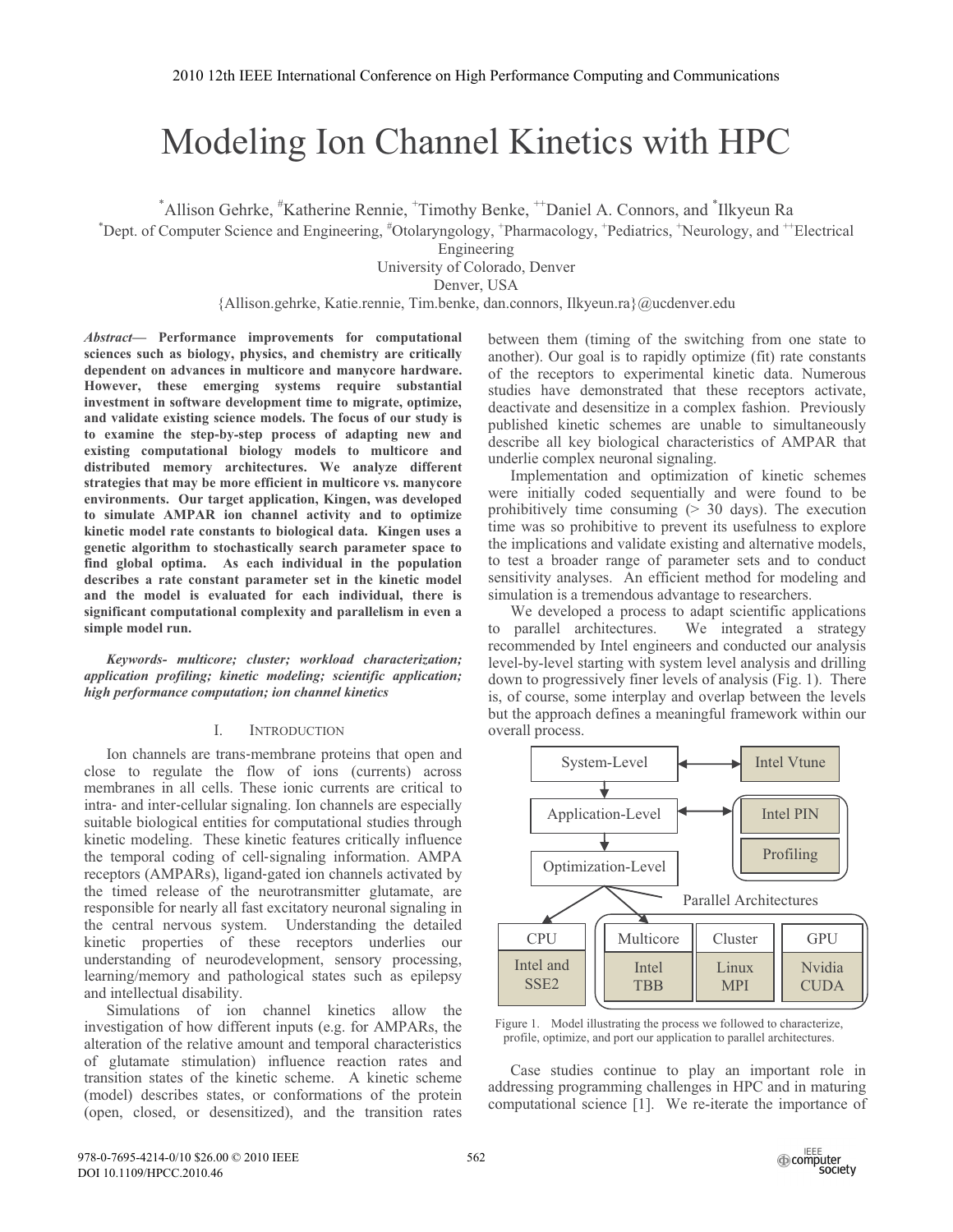integrating analysis and performance optimization in transition plans to parallel architectures which are too often ignored or under-prioritized in practice. We achieved important gains by following the left-hand side of Fig. 1 from system-level to optimization-level analysis through sequential execution on CPU that was magnified in parallel. Careful analysis identified where the application spends more than 95% of its time (after optimization) which is never obvious through manual source code inspection alone for anything beyond a simple example. (It is easy for developers to think they fully understand their application's behavior but they are usually wrong and best practices dictate getting the data [2].)

We are researching how to leverage more advanced and difficult to exploit parallelism in our hotspot region which guarantees high returns on our efforts. We are examining our straight-forward implementation of a self-scheduling algorithm (or master-slave algorithm) using MPI since we discovered limitations with some workloads under genetic algorithm optimization that need to be explored further and we are porting the application to GPU.

This paper is organized as follows. Section 2 includes background and a brief discussion of related work. Section 3 demonstrates characteristics of Kingen through workload characterization and the methodology we used for application profiling. Section 4 describes our computing framework for kinetic simulations on multicore and cluster architectures including a coarse-grained parallel implementation of the model, developed using Intel's Threaded Building Blocks (TBB) on multicore systems and MPI on a 204-core cluster. In section 5 we explore our ability to efficiently port applications that scale with massively parallel architectures.

## II. BACKGROUND AND RELATED WORK

In this section we briefly summarize research efforts related to high performance kinetic modeling and application profiling and workload characterization.

## *A. High Performance Ion Channel Kinetic Modeling*

Researchers in [3] developed software called kinetic preprocessor (KPP) that was designed as a general analysis tool to aid simulation of chemical kinetic systems. They maintain computational efficiency in generated code but don't explicitly support emerging architectures. However, [4] extended KPP to generate optimized code for multicore platforms and compared their implementation for the Weather Research and Forecast with Chemistry model on three multicore platforms: GPUs, Cell Broadband Engine, and quad-core CPUs.

 Neural simulations that exploit multicore architectures are explored in-depth in [5]. They focus on solving linear systems of equations in parallel and automatic loadbalancing. Ion channel modeling is one component in systems modeling of many types (the neural cell as a system, a network of cells involved in the same function as a system, etc.) and progress made at this level facilitates modeling at other levels.

## *B. Application Profiling and Workload Characterization*

Analyzing program behavior is critically important to optimization goals and in guiding porting efforts to parallel architectures. Research in parallel debugging, performance prediction, auto-tuning, scheduling, as well as practical application in administration of HPC installations (supercomputing centers), all rely on application profiling and workload characterization. In general, the complexities of emerging systems are under intense scrutiny to address that errors are so easy to make, yet so difficult to understand and isolate.

## *C. Analysis Tools*

There are many different analysis tools available that vary by compatibility, type of information, level of detail, runtime impact on code, scalability, and ease of use [6]. Yet, few agree that the tools they use in HPC satisfy all their needs. There is a strong need for tools that are non-intrusive, easy to use, and correct.

For this analysis we used Pin [7]. PIN is a JIT-based instrumentation engine that supports binary introspection on the IA32, EM64T, IPF and XScale platforms via the use of Pin Tools that export a rich user interface. Without applying instrumentation, the system can be viewed as a native-to-native binary translator. Pin performs various optimizations such as code caching, trace linking, inlining, register allocation and liveness analysis on the generated code to minimize the overhead incurred at run-time.

### III. APPLICATION CHARACTERIZATION AND PROFILE

Successful porting of scientific applications to multicore and manycore architectures heavily depends on primary characteristics of the application. We profiled Kingen and characterized our typical workload to optimize the application for performance and to identify how best to map it to parallel architectures.

#### *A. System Level Analysis*

Performance increase is the driving factor for parallelizing an application, so a first check when porting a program to parallel architectures should be on thread utilization. Kingen's thread profile (across all cores, the threads are fully utilized 93% of the time, underutilized 4.8%, and serial 1.65%) demonstrates that all available cores are kept busy most of the time indicating that Kingen is processor-bound. Stalls due to memory or disk requests can't be happening very often and the way to increase performance for this application is through more cores.

#### *B. Application Level Analysis*

There are no system level concerns, so we continue with application level analysis. To port our application, it was important to understand where it spends most of its time during execution to focus on those regions of code that are actually impacting performance.

Our runtime is dominated by the simulation loop where each chromosome is evaluated. We removed code redundancies in this loop and the overhead inherent in function calls. These manual optimizations had a significant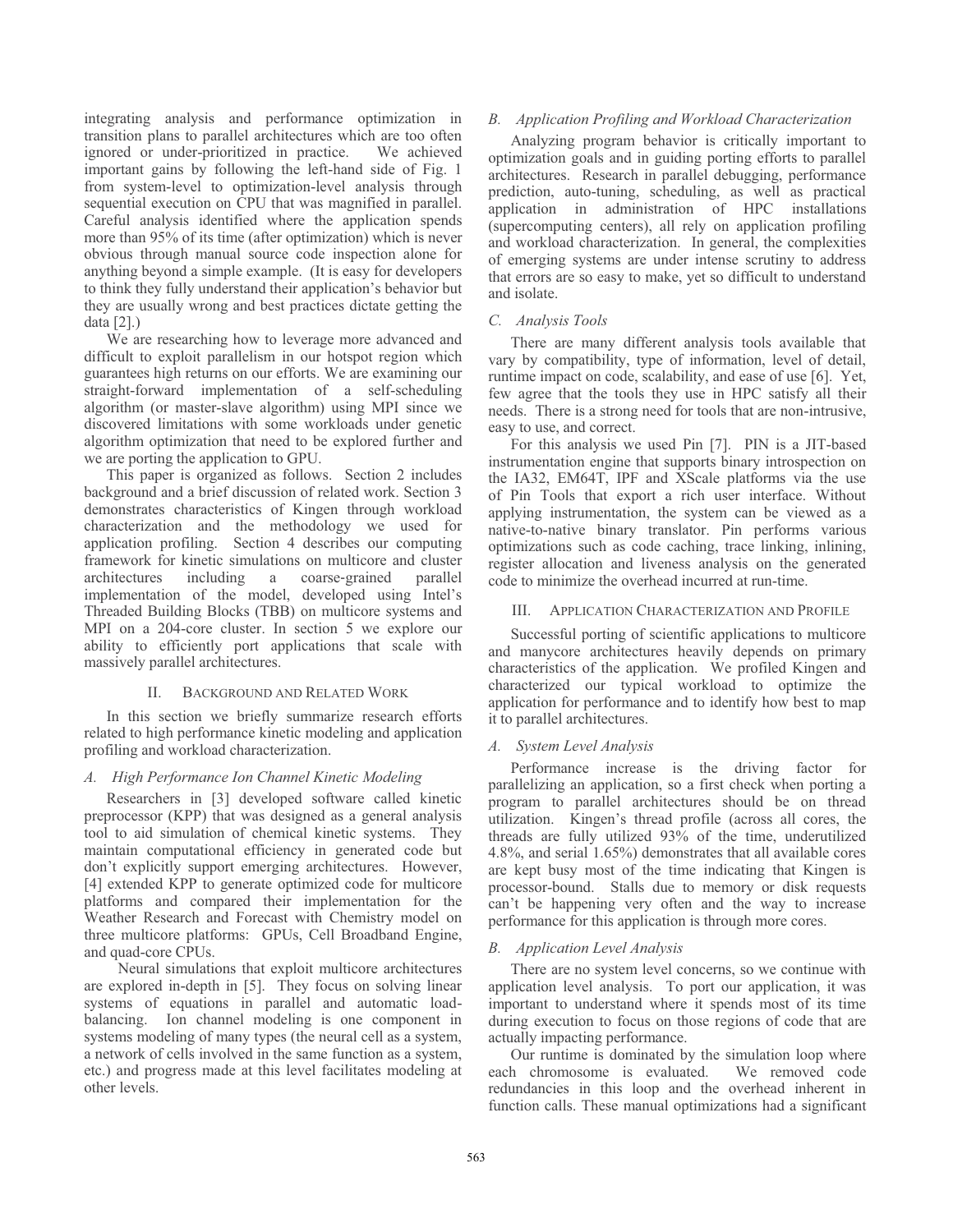impact on performance as shown in Fig. 2. We are currently evaluating parallel options to address the bottleneck in the simulation loop.

During analysis of the runtime hotspots, we also looked at cycles per instruction retired (CPI) and at floating point (FP) related metrics since it is clear Kingen is very computeintensive due to its dependence on FP operations. Through experimentation on how to reduce the CPI and FP performance impacting issues it became clear we needed to upgrade our compiler and establish a new baseline. The upgrade changed, among other things, the instruction set default to require Intel SSE2 instead of X87 instructions. Significant FP operations affecting performance were addressed by upgrading an optimizing compiler.



Figure 2. Speed-ups achieved by upgrading the compiler and through manual tuning.

#### IV. COMPUTING FRAMEWORK

 We implemented Kingen on several different multicore architectures: four cores on 32-bit windows and 64-bit linux (Intel Quad Q6600), eight cores on 32-bit windows (Intel X5355) and a 204-core linux based cluster. We evaluate our parallel implementation, speedup, and computational complexity in the following subsections.

## *A. Kingen Description*

Kingen simulates AMPAR ion channel activity and optimizes kinetic model rate constants to biological data. Kingen uses a genetic algorithm to optimize (fit) the rate constants of AMPA receptors. GAs are based on Darwinian evolution and are increasingly used to solve hard problems of practical interest in diverse fields [8]. GAs are known for their ability to find optimal solutions within a defined parameter space from initial random populations [9]. Kingen approximates the solution of a system of linear differential equations that kinetically describe AMPARmediated ionic currents using the Runge-Kutta  $4<sup>th</sup>$  order method.

Kingen was carefully restructured to be a highly parallelized program (shown in Fig. 3). This program is designed to study AMPARs but the approach is also applicable to other types of ion channels [10, 11].

```
initialize chromosomes, model parameters, and random numbers 
for (int i = 0; i < number of generations; i++){
    // PARALLEL EXECUTION 
  For (int a = 0; a < number of chromos; a++) {
      ic50 error 
     ec50 for peak error 
     ec50 for steady error 
      entry to desensitization error 
     tau error 
      recovery from desensitization error 
   } 
  // Genetic algorithm runs sequentially 
  genetic algorithm 
      pick N random chromosomes and select best among them 
      apply mutation operator 
      apply crossover operator
```
Figure 3. Pseudo-code of coarse-grained multicore TBB parallelism. Each chromosome in the population describes a rate constant parameter set in the kinetic model and the program evaluates each individual in parallel.

### *B. Coarse-grained Multicore TBB Implementation*

TBB is developed by Intel as a template library that extends C++ [12]. TBB abstracts CPU resources and allows parallelism to be expressed with constructs that were designed to be familiar to C++ developers.

We implemented coarse-grained parallelism with parallel\_for, a TBB template function that parallelizes loops that have independent iterations. We parallelized the loop that iterates over each chromosome to evaluate each chromosome's "fitness". The iteration space is broken up into chunks of work and TBB runs each chunk on a separate thread.

Kingen's coarse-grained parallelism encloses a great deal of computation complexity. Fig. 4 is a graph of time as a function of the number of chromosomes being evaluated in each generation. The computation complexity between generations under several computing frameworks is apparent as the problem size starts to grow exponentially quickly.



Figure 4. Computational complexity. Genetic algorithms rely on genetic diversity to improve convergence. As you increase the number of individuals per generation the problem starts to grow exponentially.

#### *C. 204-Core Cluster with MPI Implementation*

We also ported Kingen to a Linux-based computing cluster that has 17-nodes (1 master, 16 compute nodes) with 2 x 2.2 GHz AMD Opteron six core processors per node.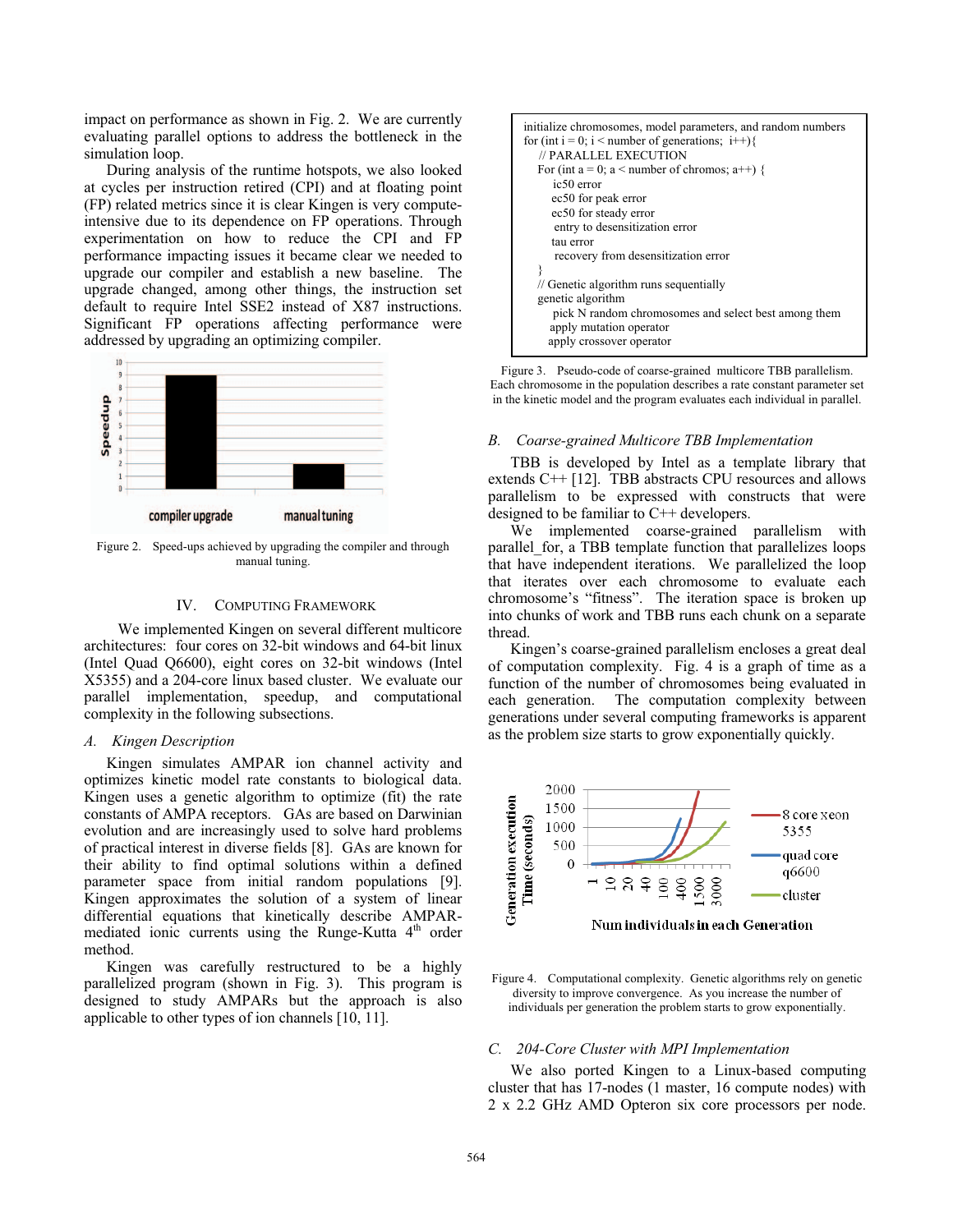The cluster computing power includes 204 cores (12 core on master node and 192 cores on compute nodes). The cluster enables us to examine much larger populations in the genetic algorithm. This is quantified in Fig. 4 where you can see how many individuals we can use in each generation on the cluster before our execution time grows exponentially  $(-600)$ .

We parallelized the application at the same coarsegrained level as we did on the multicore architectures using MPI and a master-slave algorithm to automatically handle load distribution to the available cores. As soon as a given compute core is done processing one chromosome it sends its results back to the master, and the master, knowing which core just became available for more work, sends that core another chromosome to be processed. This algorithm is elegant in that no one compute node is ever held up waiting for some other process to finish. Each compute core gets more work assigned as soon as it has completed its task for as long as there are more chromosomes to process.

## *D. Fine-grained Parallel Opportunities?*

Speedup analysis on the cluster indicates that our coarsegrained parallelism can be too coarse when working on multicore and smaller scaled systems. On more moderately parallel systems (as opposed to massively parallel systems) common in many research departments and test frameworks it makes sense to explore dynamic scheduling algorithms and/or finer-grained parallel approaches within the application. For example, we calculate the error for a given rate constant (chromosome) many times under different conditions for many different kinetic processes and at different points in the curves that describe these processes (e.g. inhibition of currents by glutamate and the peak current, time course of entry into desensitization, time course of current in response to 5mM glutamate and recovery from desensitization under different concentrations of glutamate). Each of these errors is summed together to get the "fitness score" for each chromosome and each error can be run in parallel. Our coarse-grained parallelism at the chromosome level runs each of the simulations sequentially.

The workload can be distributed differently for more efficient use of the idle cores that impact the speedup at different combinations of the number of execution cores and number of chromosomes under smaller workloads as seen in Fig. 7 (speedup was also evaluated for 100 chromosomes with similar results, not shown) by evaluating each error simultaneously. Of course, you have to be careful of the relationship between the number and size of messages and communication overhead in MPI that is known to impact performance. We are evaluating different approaches to determine the effects they have on efficient mappings to multicore and manycore architectures.

The simulation loop computes 4th order Runge-Kutta formulas to numerically integrate differential equations that describe our kinetic scheme. ODE solvers are inherently serial since they time-step the solution over an interval and each time step is dependent on the calculations from the previous time step. This is true in our simulation loop. However, any gain made here will have a large impact on

overall performance since this is where Kingen spends the vast majority of runtime.

The simulation loop performs many complex calculations for each state in the kinetic model. Fig. 5 graphs this complexity by measuring the dependence height, number of operations, and number of memory operations involved in each state computation. Fig. 6 shows the dependence graphs for each state using several as examples. These two figures demonstrate there are parallel opportunities within the sequential constraints of the simulation loop. The differential equation for each state represents 22-way parallelism, but they are hard to exploit.





operations, and number of memory operations. The x-axis represents the ODE for each state in the kinetic model. The y-axis is the state calculation complexity.



Figure 6. Dependence graphs per state. Each are independent and point to further optimizations opportunities in code.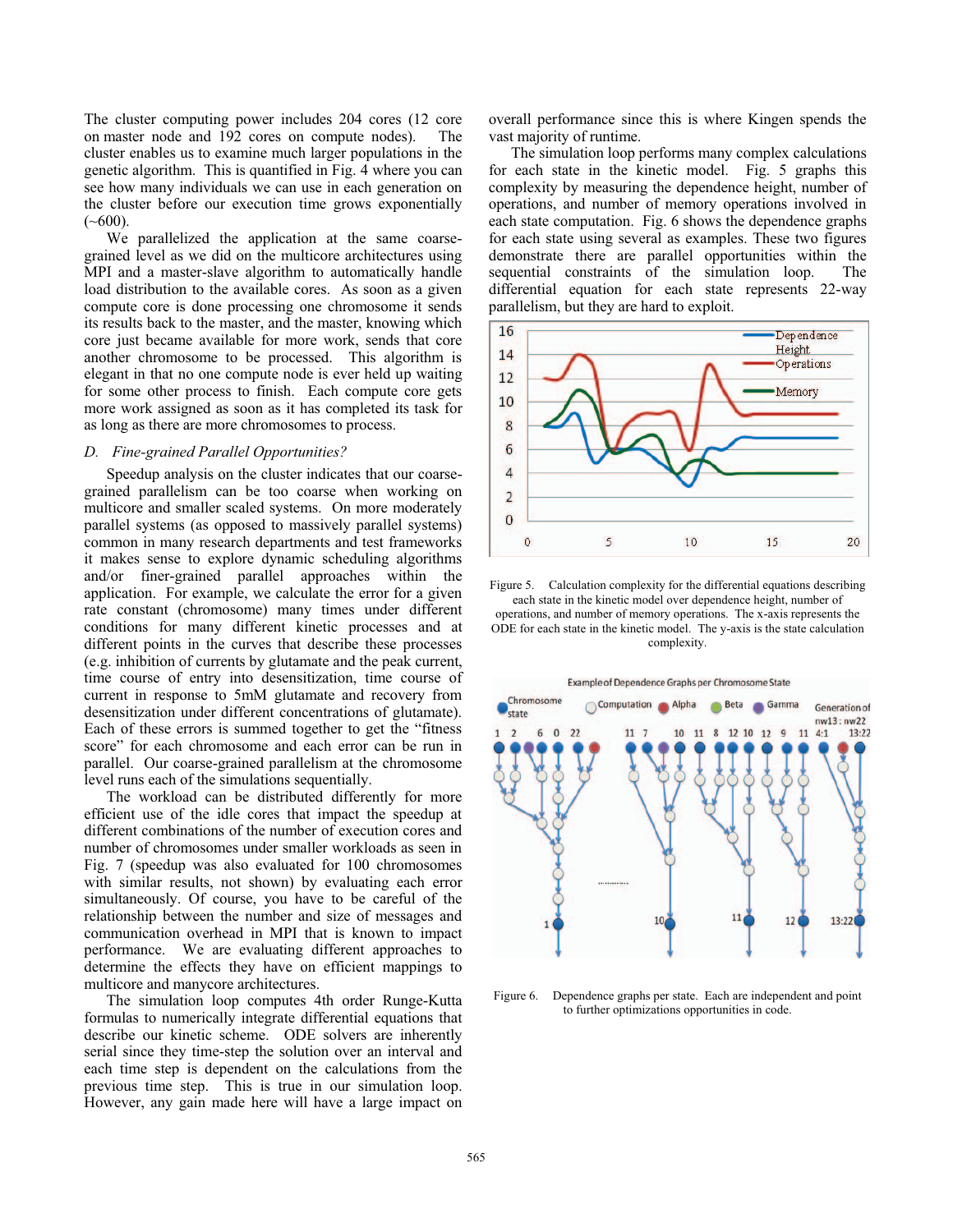### V. EXPERIMENTAL RESULTS AND ANALYSIS

## *A. Simulation and Experimental Set-up*

Fig. 7 shows speedups we have obtained as a result of our step-by-step process and coarse-grained parallelism. Note that Fig. 7 is based on 50 chromosomes per generation. This means that 51 cores is the most we can efficiently use with this workload under this implementation (one core for the master and one core to evaluate each chromosome) which explains the leveling off in Fig. 7b between 60 and 70 cores (see speedup until 51 cores but didn't measure until 60 cores; flat-line between 60 and 70 is because we are not using the additional cores for this workload). As the number of chromosomes per generation increases, the performance improvement is magnified as shown in Fig. 8.



Figure 7. Speedup on several architectures with a baseline of 50 chromosomes. Timings were averaged over 10 executions: (a) Quad core and 8 core windows and linux multicore architectures. We set the baseline to our current model in serial before redundancies in the hotspot region or other optimization opportunities were addressed. You see  $\sim$ 2 speedup even

sequentially (1 core) because the sequential baseline is post compiler upgrade and pre-manual code optimizations; (b) 204 core linux based cluster with MPI. This baseline includes all code optimizations.

 Figure 7b shows a flattening out of the linear speedup we were achieving between 30 and 50 cores. This is explained when you look at how the chromosomes (individuals in the genetic algorithm) are sent to each core using MPI messaging and the master-slave algorithm (see table I). The workload modeled in Fig. 7 has 50 chromosomes to process. At first all available compute cores receive one chromosome to process. The only exception is if there are less chromosomes than available cores in which case most receive 1 (depending on the number of chromosomes) and the rest are idle; this happens with this workload when the number of cores is 52 or greater. With 51 execution cores, there is one master and 50 compute cores, one for each of the 50 chromosomes, and execution is bound by the time it takes to evaluate one chromosome per generation on average.

 After the first distribution of work, some compute nodes receive more chromosomes to process. For example, the first row of table I is read as: with 10 execution cores, 1 is master and 9 are compute cores; 9 compute cores process 5 chromosomes each on average  $(9*5 = 45$  chromosomes accounted for), and ultimately 5 of those 9 must compute an additional chromsome or 6 total (for a total of 50 chromosomes among all cores). It doesn't matter if all 9 cores compute 6 chromosomes or if just 1 core computes 6 chromosomes; the runtime is bound by the core(s) with the most work to do.

| <b>Number</b><br><b>Execution</b><br>Cores | Available<br>Compute<br>Cores | <b>Number</b><br>chromosomes<br>processed by<br>each compute<br>core on<br>average | <b>Number</b><br>chromosomes<br>processed by<br>most tasked<br>compute<br>core(s) |
|--------------------------------------------|-------------------------------|------------------------------------------------------------------------------------|-----------------------------------------------------------------------------------|
| 10                                         | q                             |                                                                                    |                                                                                   |
| 20                                         | 19                            | $\mathfrak{D}$                                                                     | 3                                                                                 |
| 30                                         | 29                            |                                                                                    | 2                                                                                 |
| 40                                         | 39                            |                                                                                    | $\overline{c}$                                                                    |
| 50                                         | 49                            |                                                                                    | $\overline{c}$                                                                    |
| 60                                         | 59                            |                                                                                    |                                                                                   |

TABLE I. CHROMOSOME DISTRIBUTION

 Between 30 and 50 cores, where the speedup levels off, you can see from table I that the number of chromosomes processed by the most tasked core(s) is the same, two. This is why there is no speedup in this range. You see linear speedup between 10 and 20 cores and between 20 and 30 cores because the cores with the most work went from 6 chromosomes to 3 chromosomes and 3 chromosomes to 2 chromosomes, respectively. The execution is bound by the number of chromosomes processed by the heaviest tasked core (s) through the distribution of work. We don't see the speedup affected on the quad core and 8 core multicore systems because with any reasonable workload (50 is about